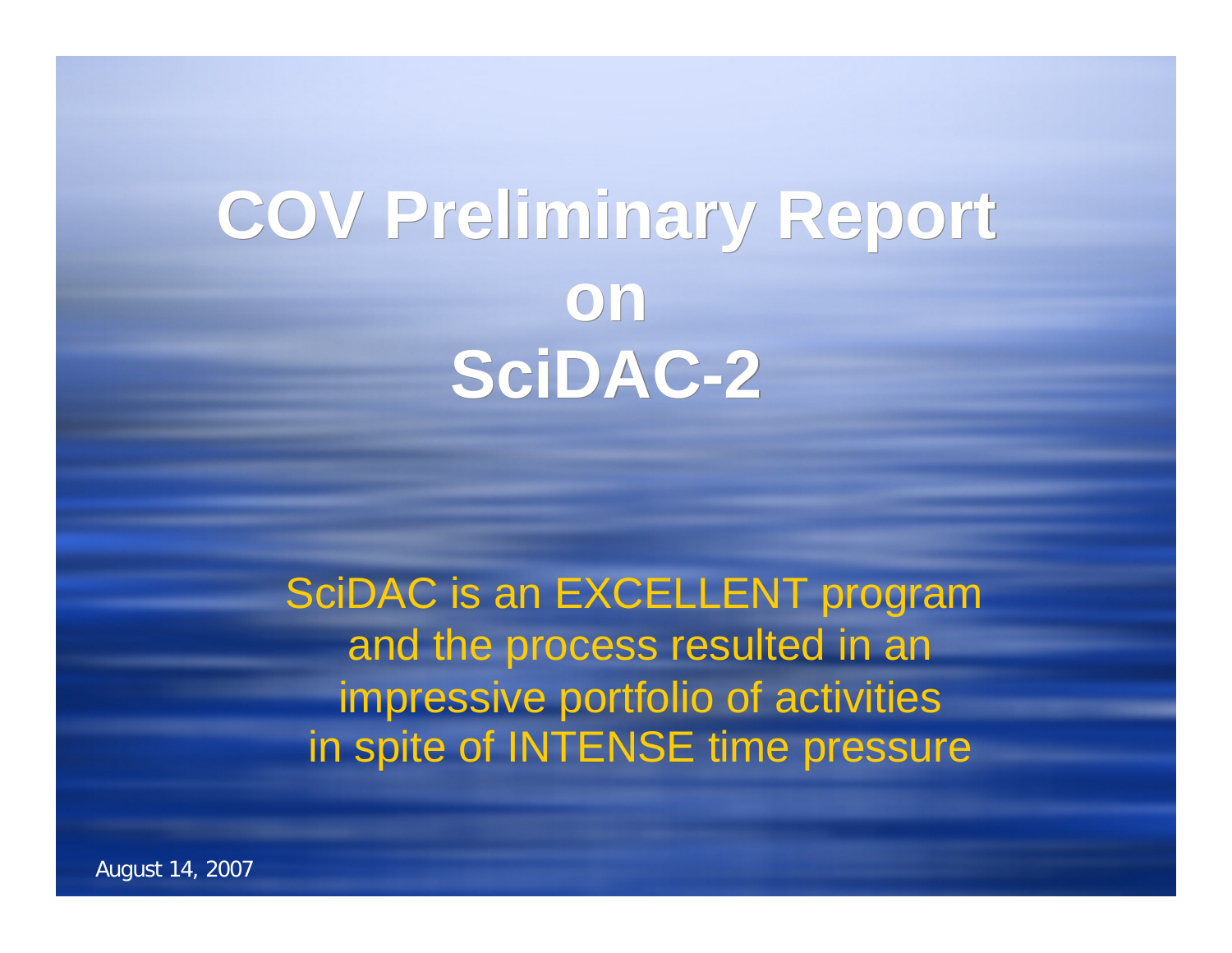## COV Members

 James Hack, NCAR James Hack, NCAR Warner Miller, Florida Atlantic U. Warner Miller, Florida Atlantic U. Merrell Patrick, Consultant Merrell Patrick, Consultant Ralph Roskies, Pittsburgh Ralph Roskies, Supercomputing Center Supercomputing Center Robert Voigt, Chair, SAIC Robert Voigt, Chair, SAIC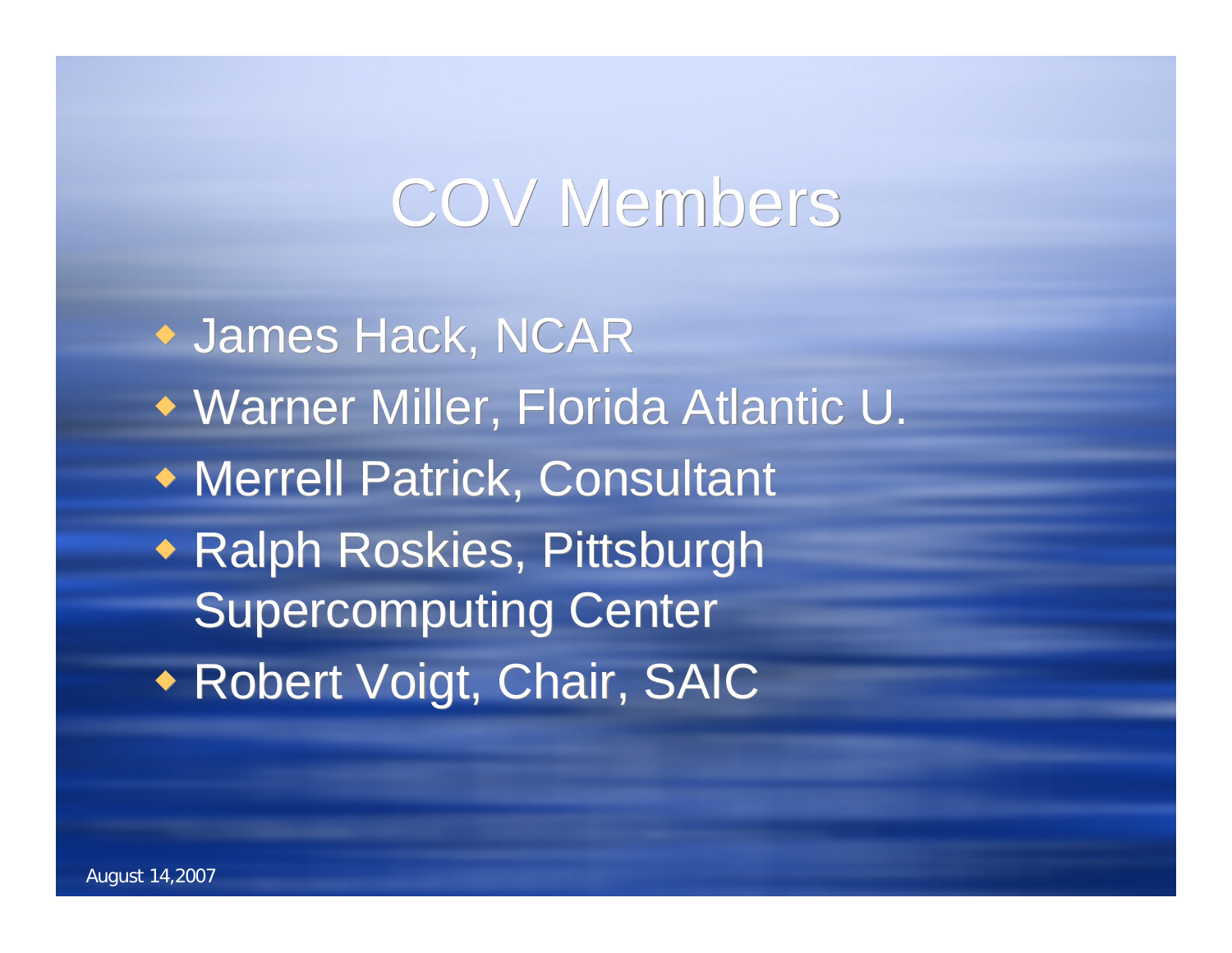# COV Logistics

◆ Review held in Germantown offices July 17-18, 2007 July 17-18, 2007 Presentations by Presentations by  $\bullet$  ASCR  $\triangle$  BER ◆ HEP  $\bullet$  NP FES FES Full support by Office personnel Full support by Office personnel Full access to files Full access to files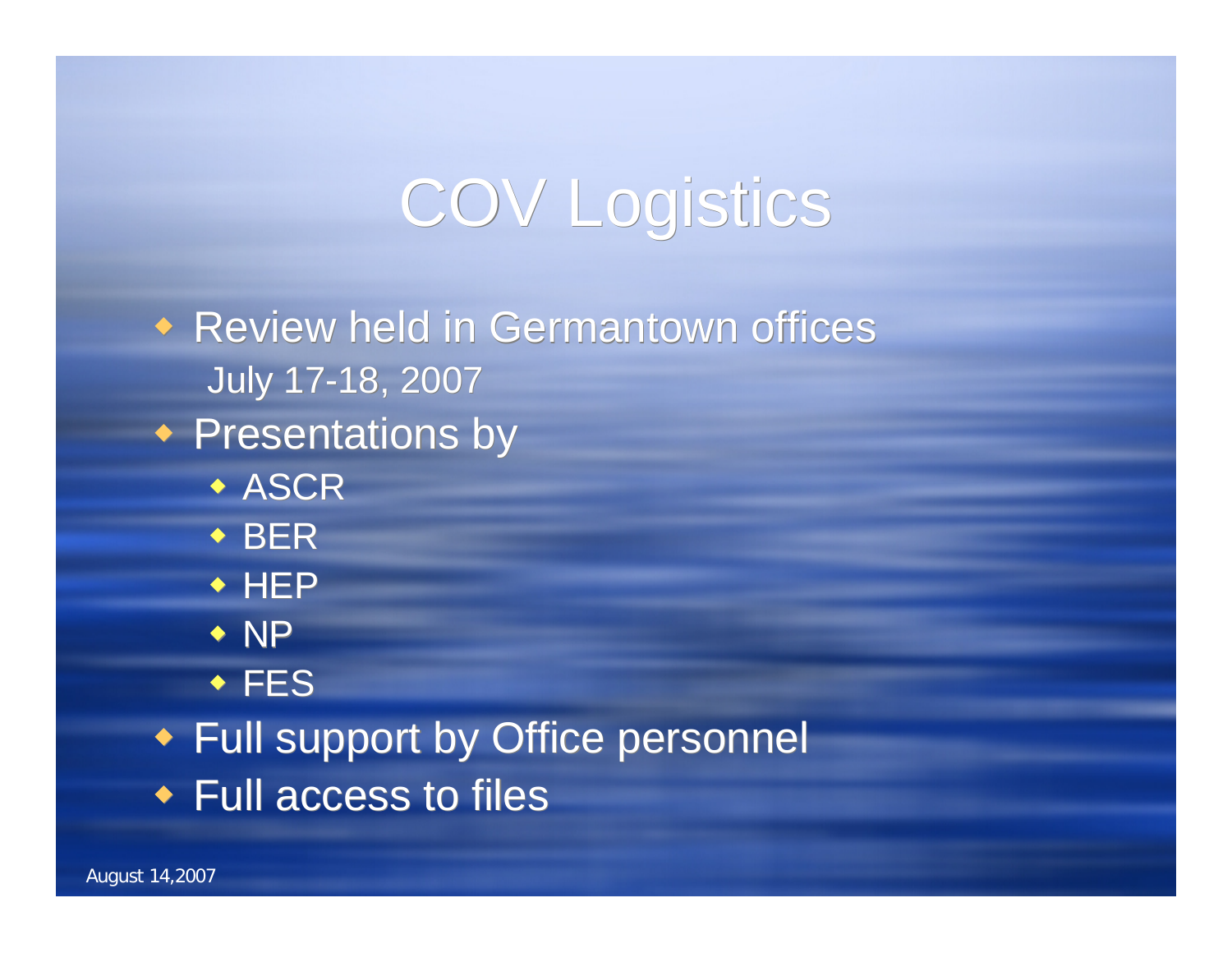# COV Interaction with OS

 Excellent presentations Excellent presentations VERY candid conversations VERY candid conversations Excellent support on getting answers to Excellent support on getting answers to questions and access to files questions and access to files Examined over 25 jackets Examined over 25 jackets 1 on 1 explanation of decisions 1 on 1 explanation of decisions Overwhelming amount of information Overwhelming amount of information provided provided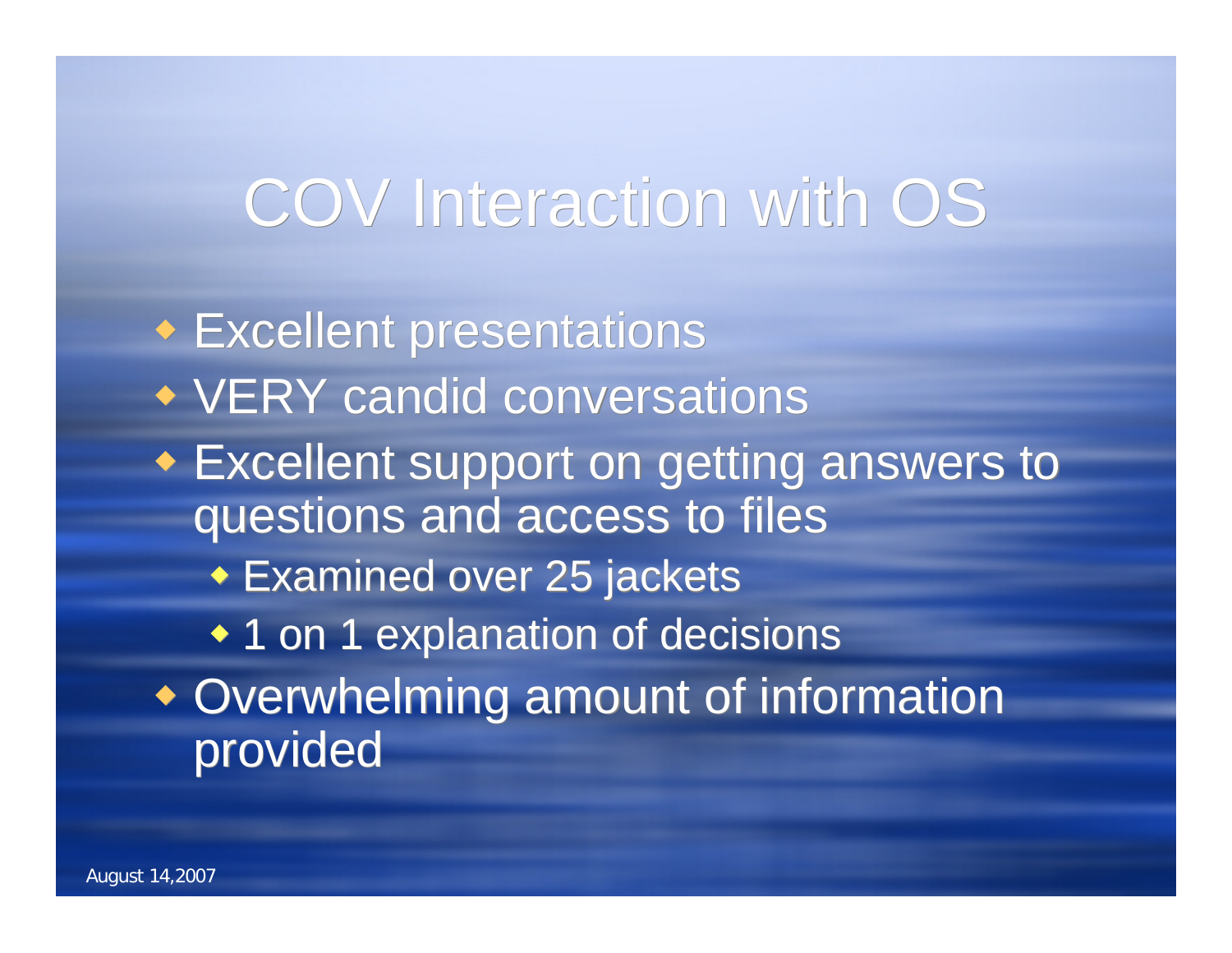# Outline

 $\rightarrow$  RFP Review Process Review Process ◆ Selection Process Documentation Documentation Management Management Recommendations Recommendations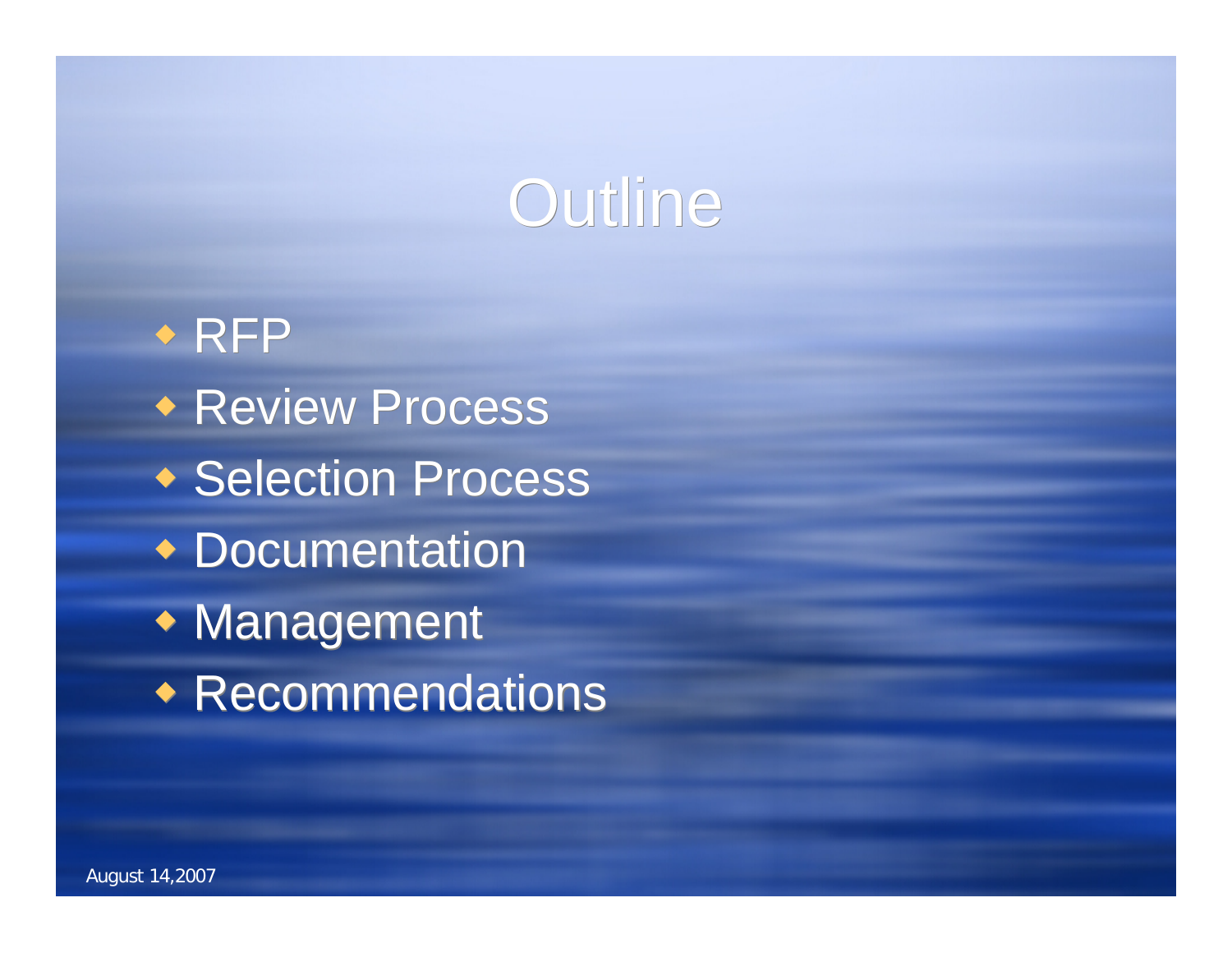## RFP

 Very complex, very ambitious program Very complex, very ambitious program Multiple components, multiple offices (ASC,NSF) Multiple components, multiple offices (ASC,NSF) Coordinating Committee Coordinating Committee Little time **\*** Little time **\*** Much tension Much tension Confusion over CETs, SAPs & Institutes **\*** Confusion over CETs, SAPs & Institutes **\*** Very general review criteria **\*** Very general review criteria **\*** Hurts community as well as reviewers Hurts community as well as reviewers No mention of petascale computing No mention of petascale computing

### BUT it was released & community responded BUT it was released & community responded

\* Indicates recommendation made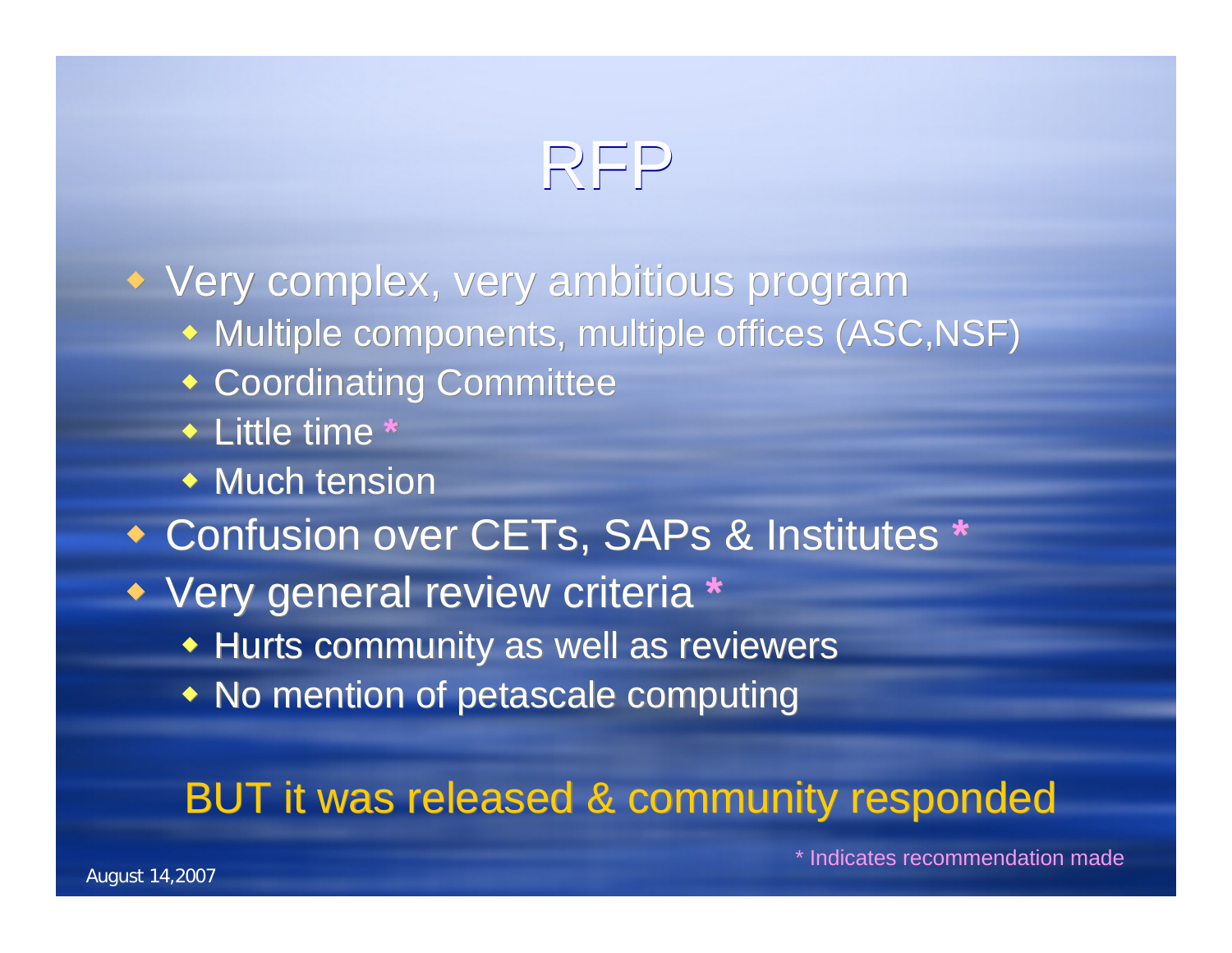### Review Process

### ◆ Letters of Intent \* Confusion over CETs, SAPs, Institutes **\*** Confusion over CETs, SAPs, Institutes **\*** Confusion over role of computing **\*** Confusion over role of computing **\*** 15 specialty panels, additional written reviews 15 specialty panels, additional written reviews Inconsistent quality and numbers Inconsistent quality and numbers Spotty coverage of math/CS/computing **\*** Spotty coverage of math/CS/computing **\*** ◆ Cross-Cut panel - 133 proposals \* Based on abstracts and reviews Based on abstracts and reviews Complex down-select process Complex down-select process No information on performance of SciDAC-1 **\*** No information on performance of SciDAC-1 **\*** Seemed to have little impact on final decisions Seemed to have little impact on final decisions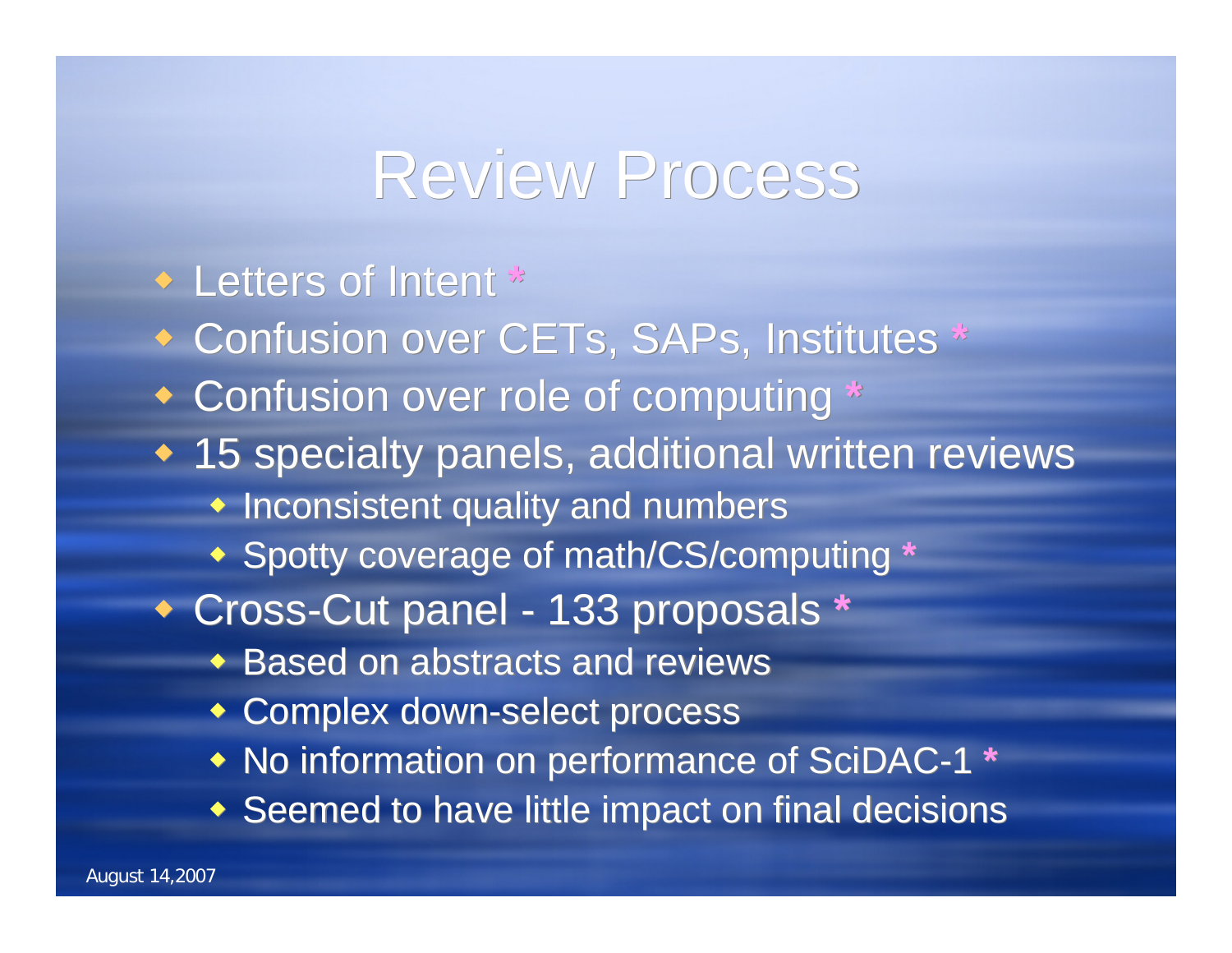## **Selection Process**

 Complexity of program Complexity of program ◆ Offices Integration of math/CS Integration of math/CS Budgets Budgets Many 1 on 1 discussions Many 1 on 1 discussions Successfully resolved all but one award Successfully resolved all but one award All but one proposal contained an All but one proposal contained an integrated math/CS component integrated math/CS component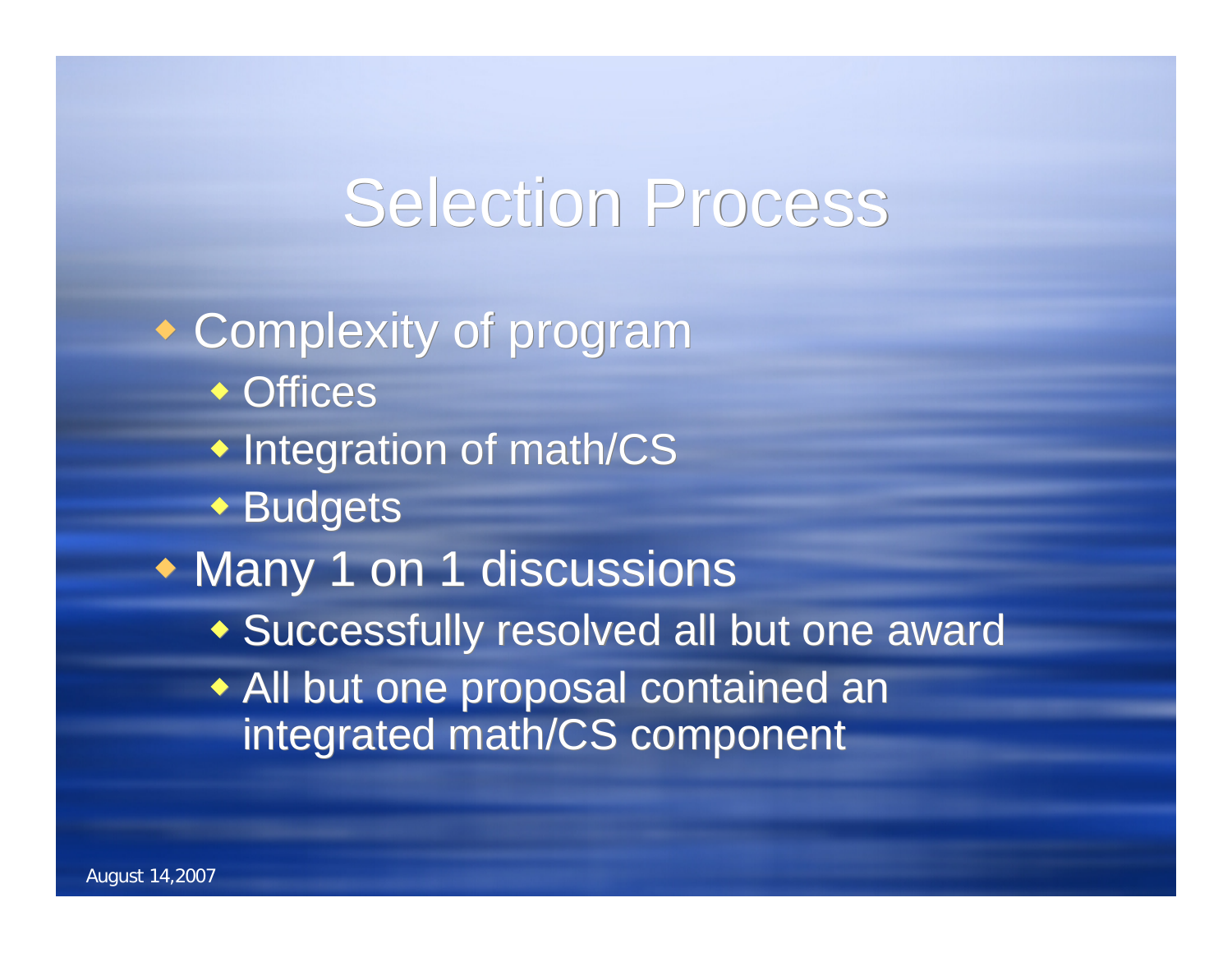## Selection Process: Balance

#### 30 Awards 30 Awards

- ◆ 17 SA/SAPs; 9 CETs; 4 Institutes
- 18 new (non-SciDAC-1) awards 18 new (non-SciDAC-1) awards
- 14 with university PIs 14 with university PIs
- ◆ 14 with Lab PIs
	- 4 LBNL; 3 ORNL; 2 ANL; 2 LLNL; 1 LANL; 1 PNNL; 1 NREL 4 LBNL; 3 ORNL; ANL; 2 LLNL; 1 LANL; 1 PNNL; 1 NREL
- ◆ 1 NASA Ames PI
- ◆ 1 Industry PI
- Outreach Center added at NERSC Outreach Center added at NERSC

### Remarkable balance given all the constraints Remarkable balance given all the constraints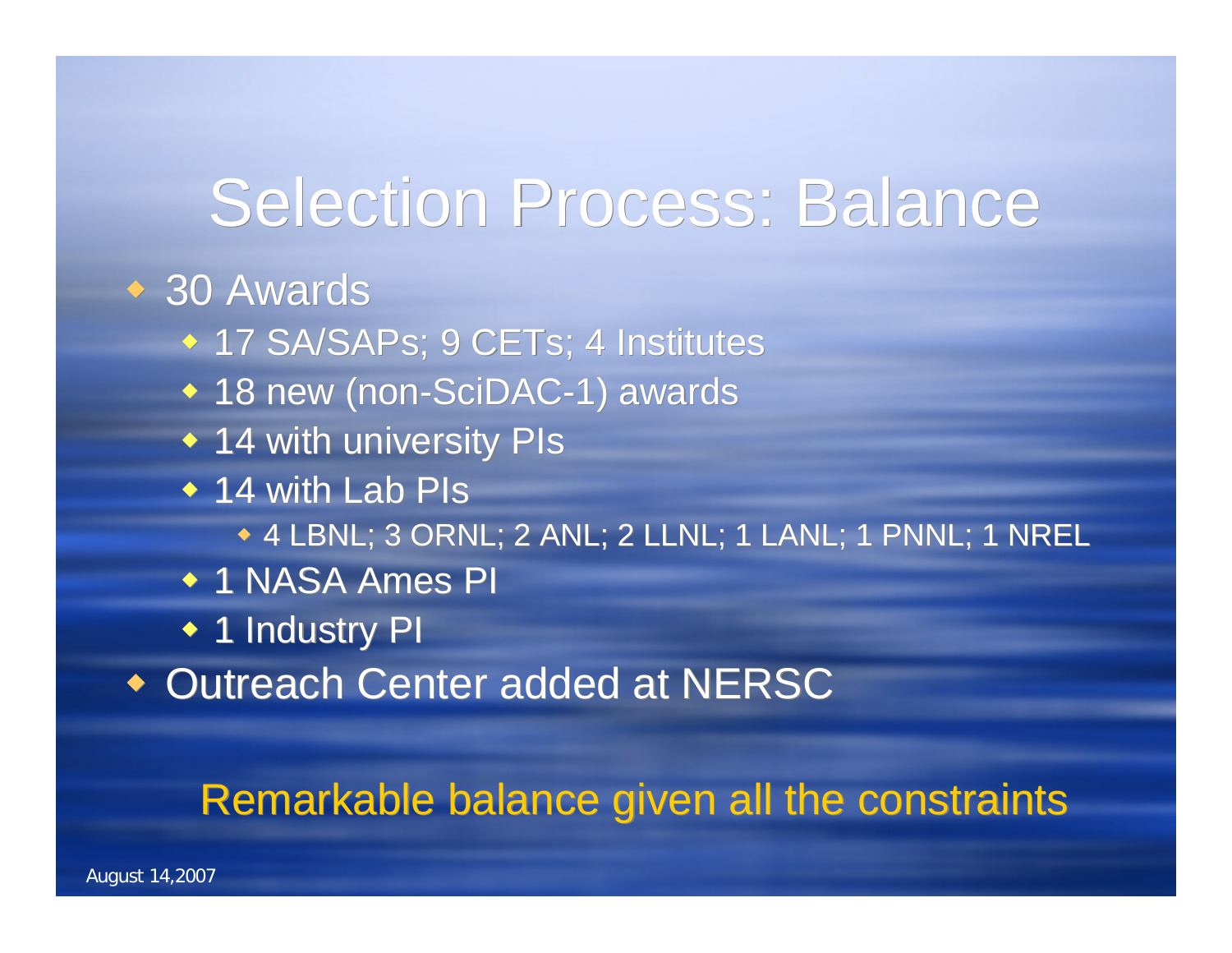### **Documentation**

- Complete access, but complicated by Complete access, but complicated by distribution of jackets throughout offices **\*** distribution of jackets throughout offices **\***
- Random sample of ~25 awards and Random sample of ~25 awards and declinations across the program elements declinations across the program elements
- Significant inconsistency in jacket data **\*** Significant inconsistency in jacket data **\***
	- Across offices and within offices Across offices and within offices
	- Analysis of decisions very spotty Analysis of decisions very spotty
		- Multiple office input Multiple office input
		- No analysis of Lab awards No analysis of Lab awards
		- Program manager discussions required Program manager discussions required

 Inconsistent communication with PIs on Inconsistent communication with PIs on declined proposals **\*** declined proposals **\***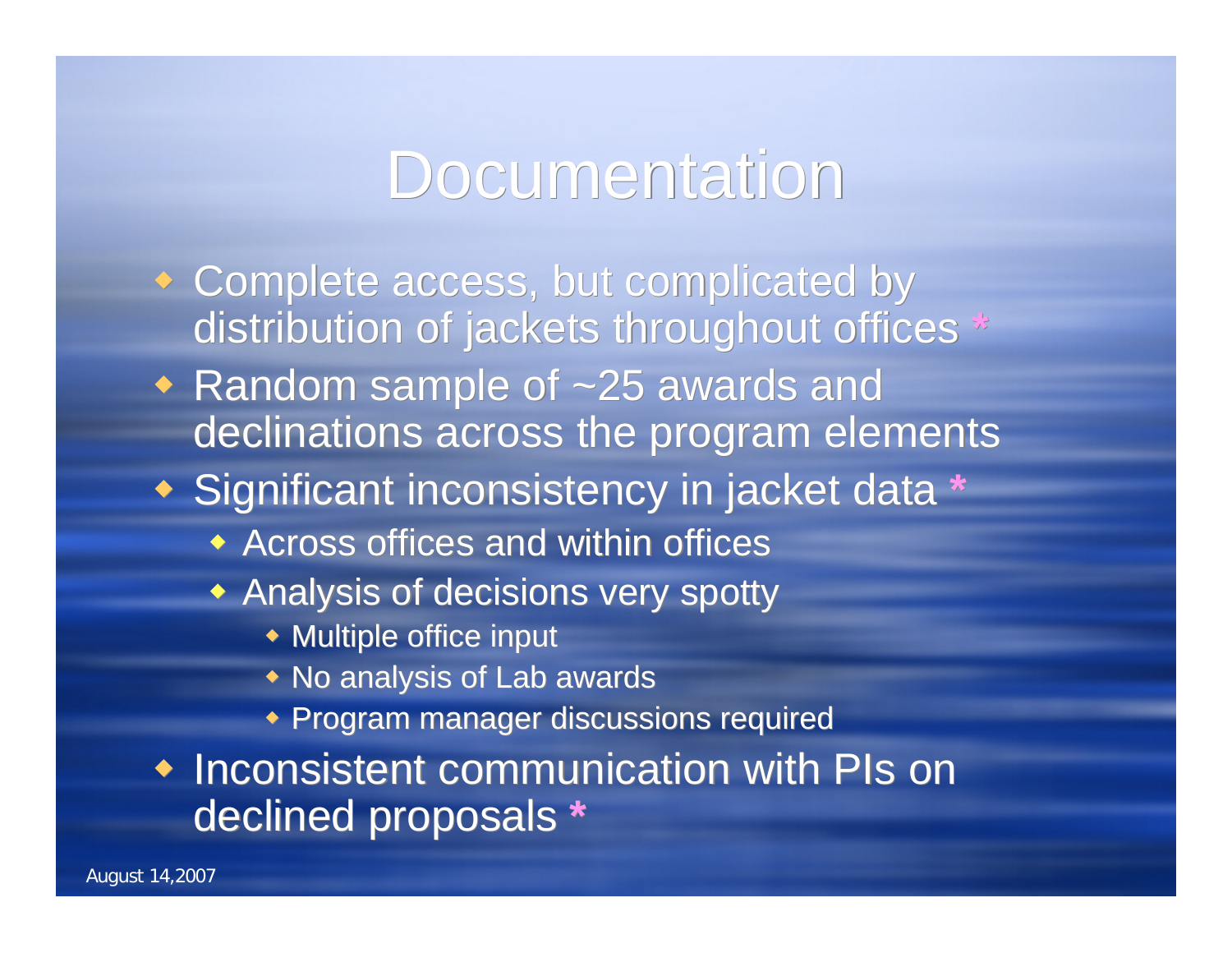## Management of Awards

 Viewed as part of process Viewed as part of process Complexity, visibility and importance of Complexity, visibility and importance of program requires close scrutiny and external program requires close scrutiny and external review **\*** review **\***

- Good stewardship Good stewardship
- Facilitates change Facilitates change
- Improves the product Improves the product
- Provides important information for future programs Provides important information for future programs
- Staffing demands makes such review Staffing demands makes such review problematic **\*** problematic **\***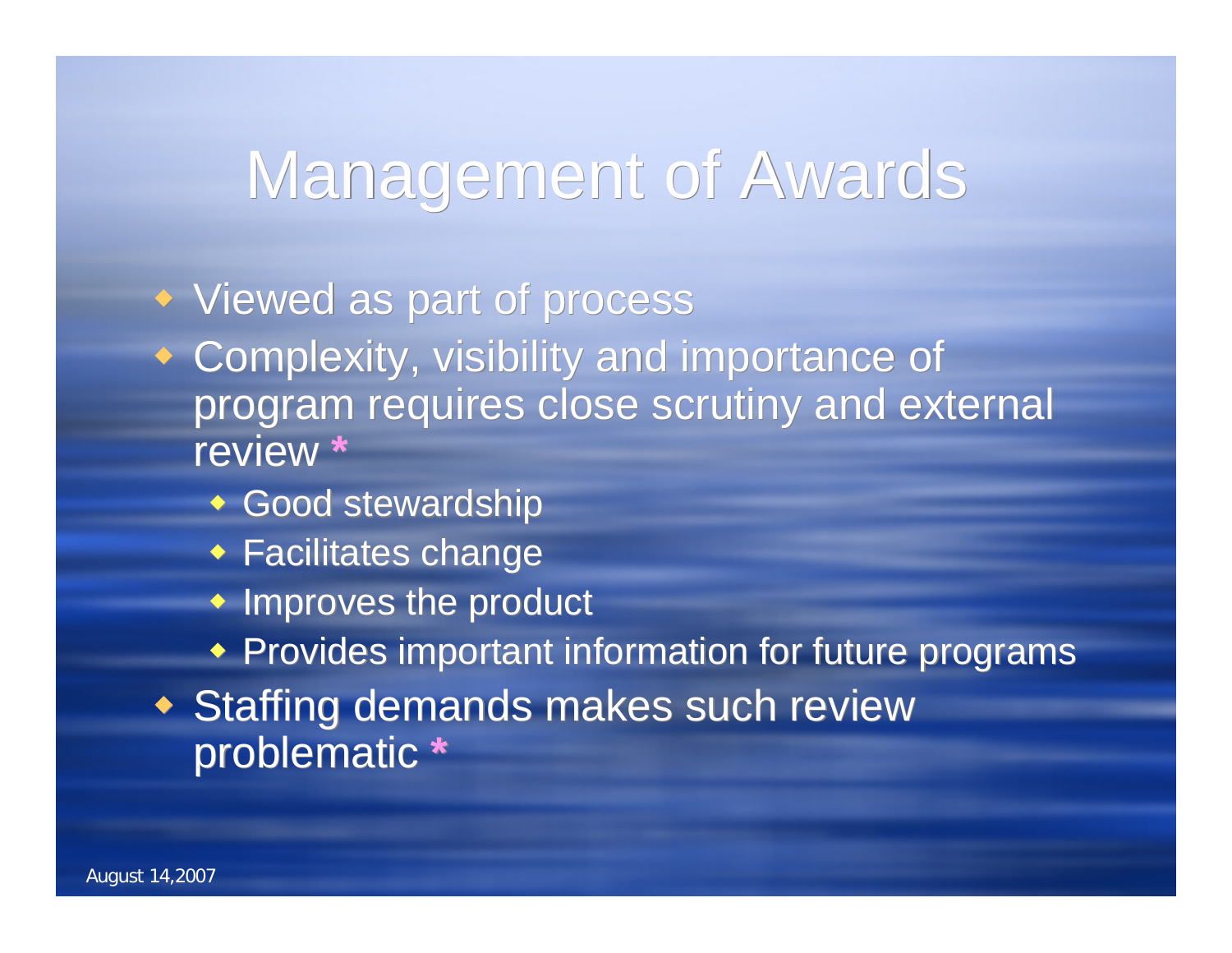### **Recommendations**

#### Realistic timeline that considers Realistic timeline that considers

- Preparation of RFP that is a clear, concise statement of Preparation of RFP that is a clear, concise statement of
	- goals and objectives, goals and objectives,
	- review criteria,
	- $\bullet$  selection process, and
	- competition requirements; competition requirements;
- Selection of highly qualified panels with full coverage of Selection of highly qualified panels with full coverage of the program; the program;
- Changes that may need to be made after proposals are Changes that may need to be made after proposals are received; received;
- A selection period that allows for the negotiations among A selection period that allows for the negotiations among program offices; program offices;
- Preparation of consistent, high quality selection and Preparation of consistent, high quality selection and declination documentation;
- Negotiation of awards. Negotiation of awards.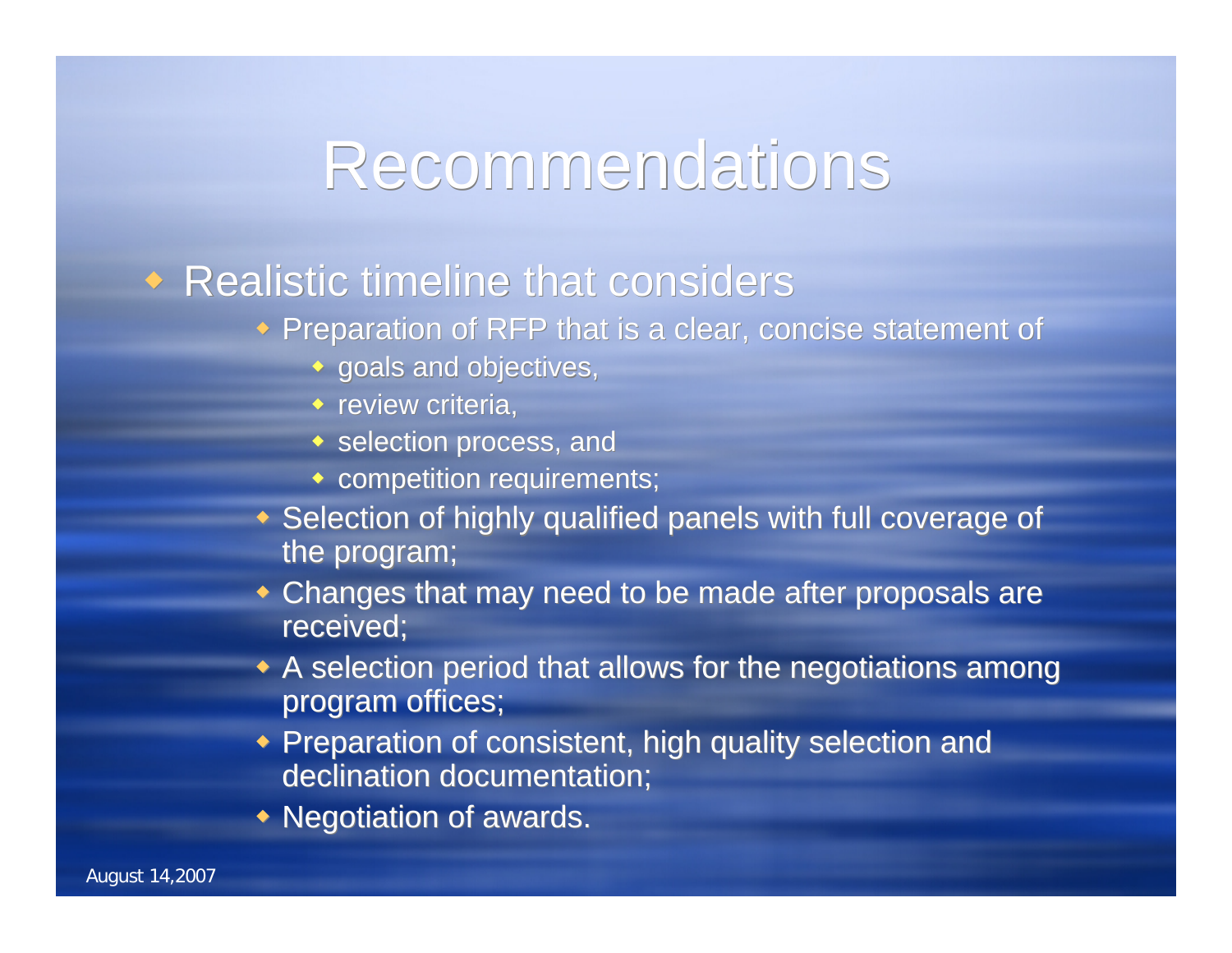### Recommendations: RFP

#### RFP should address the following: RFP should address the following:

- Key goals such as petascale computing are included in Key goals such as petascale computing are included in the review criteria to help focus proposers and<br>reviewers; reviewers;
- Partnerships are an integral part of applications so that Partnerships are an integral part of applications so that it is clear how they are to be presented and judged;
- The distinctions between CETs and Institutes are clear; The distinctions between CETs and Institutes are clear;
- Training of graduate students should be a criterion for Training of graduate students should be a criterion for evaluating Institutes. evaluating Institutes.
- Consider delaying CET and Institute competitions Consider delaying CET and Institute competitions until after SAs have been selected. until after have been selected.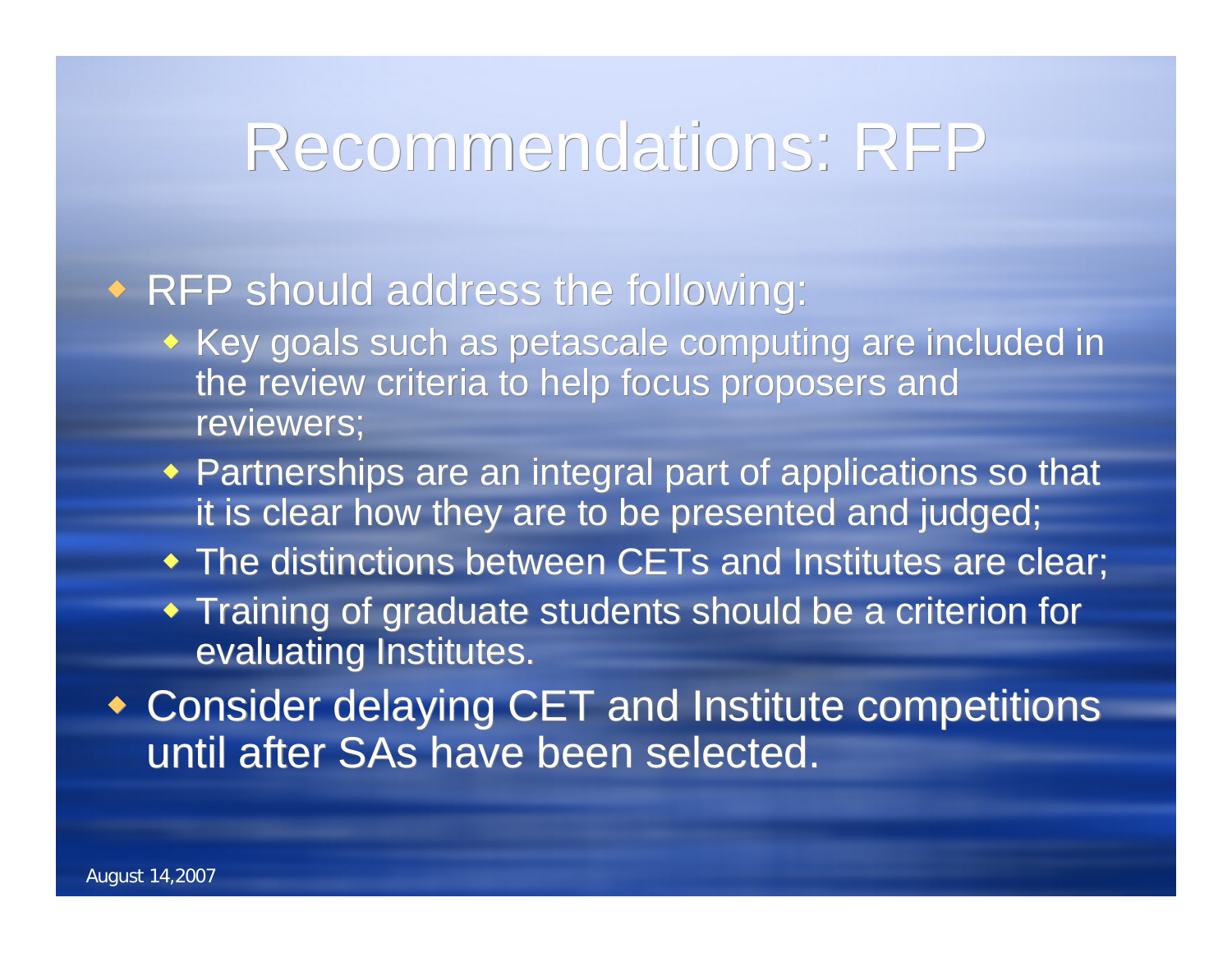### Recommendations: Review

- Consider a more detailed letter of intent that could Consider a more detailed letter of intent that could be used to discourage non-competitive proposals. be used to discourage non-competitive proposals.
- Following review of the applications in similar Following review of the applications in similar technical areas, "computing" panel(s) should be convened to address high performance convened to address high performance computing. computing.
- Include a cross-cut panel to assess the overall breadth and effectiveness of the portfolio, but it breadth and effectiveness of the portfolio, but it must be organized so as to resolve issues of first must be organized so as to resolve issues of first cross-cut panel. cross-cut panel.

August 1**a5e participating in the new competition.**  Reviewers for future SciDAC competitions should Reviewers for future SciDAC should be given access to reviews of existing efforts that be given access to reviews of existing efforts that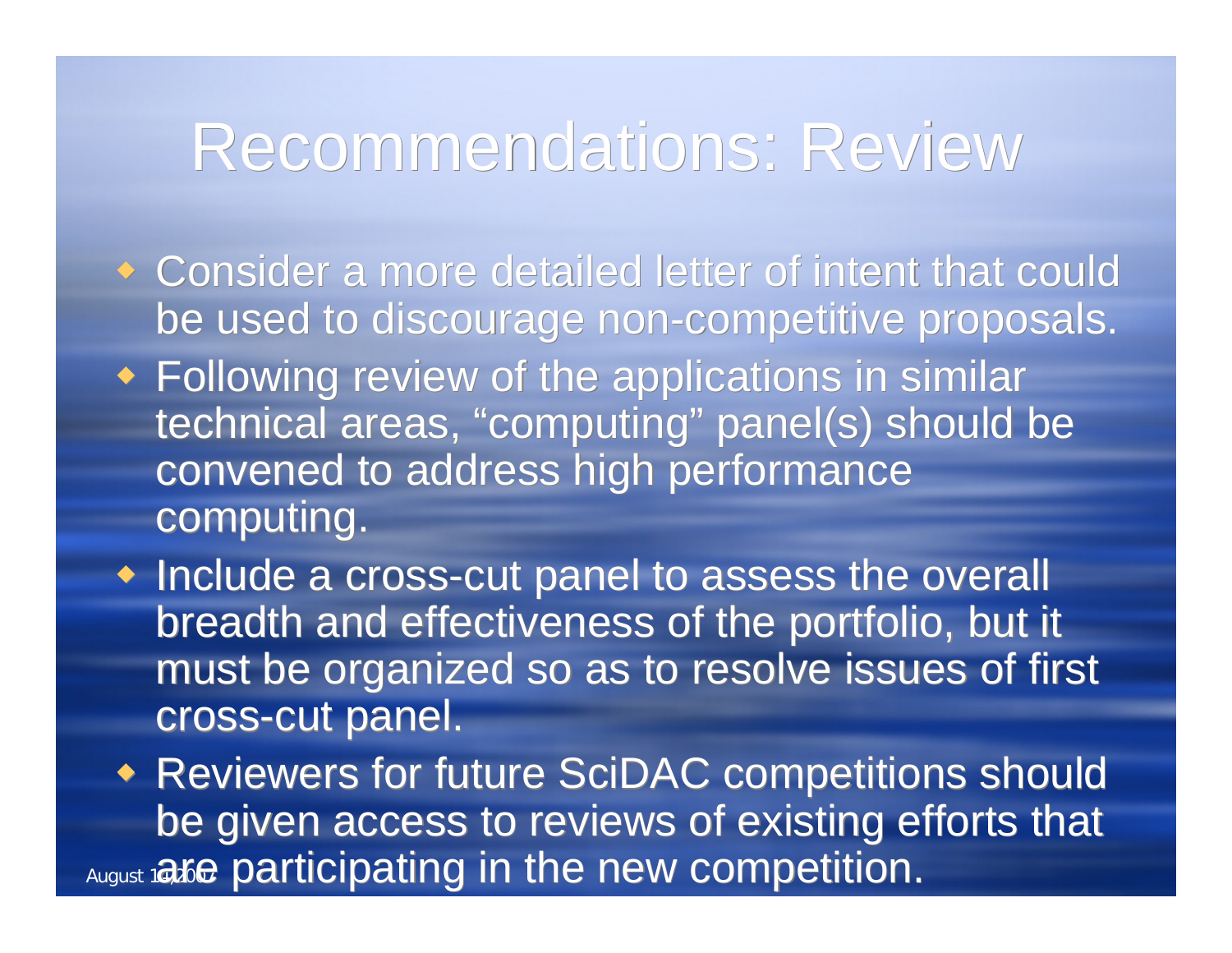# Recommendations: Recommendations: Documentation Documentation

 Every jacket, both awards and declinations, with Every jacket, both awards and declinations, with both lab and non-lab PIs, should have an analysis both lab and non-lab PIs, should have an analysis of the reviews that justifies the decision, of the reviews that justifies the decision, particularly for an award chosen from equally for an award chosen from equally fundable proposals by a single program director. fundable proposals by a single program director.

Reviews should be sent to all PIs. Reviews should be sent to all PIs.

 ASCR should maintain a copy of the jacket, ASCR should maintain a copy of the jacket, preferably electronic, for every award regardless of preferably electronic, for every award regardless of what office has the lead role. what office has the lead role.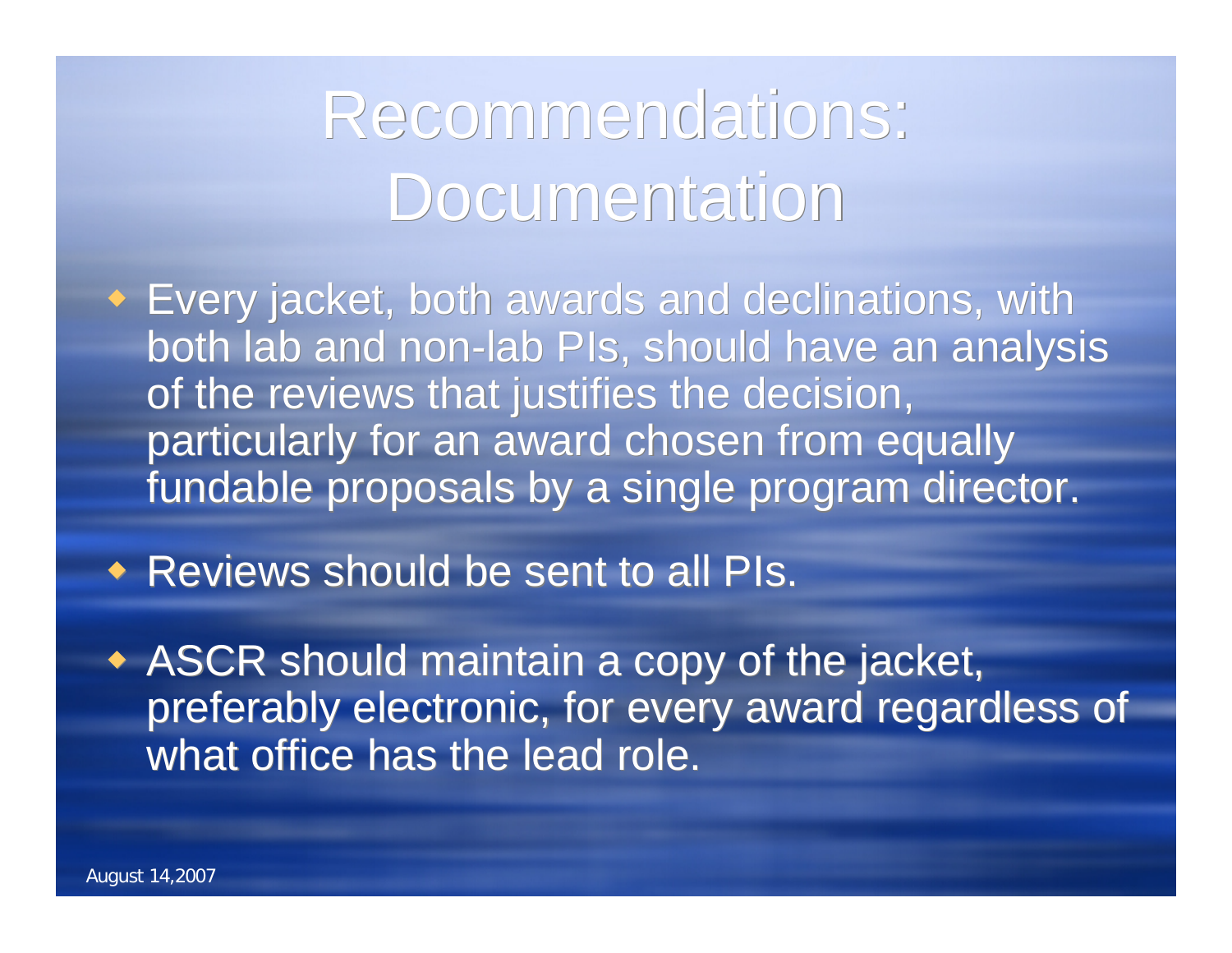# Recommendations: Recommendations: Management Management

 ASCR should institute an annual peer review ASCR should institute an annual peer review of the SAs, CETs and Institutes. of the SAs, CETs and Institutes.

- Reviews of the SAs should include relevant SAPs; Reviews of the SAs should include relevant SAPs;
- Reviews of the CETs and Institutes should include Reviews of the CETs and Institutes should include relevant SAs. relevant SAs.

 Given the severe staffing issues in ASCR, Given the severe staffing issues in ASCR, consider using an independent contractor. consider using an independent contractor.